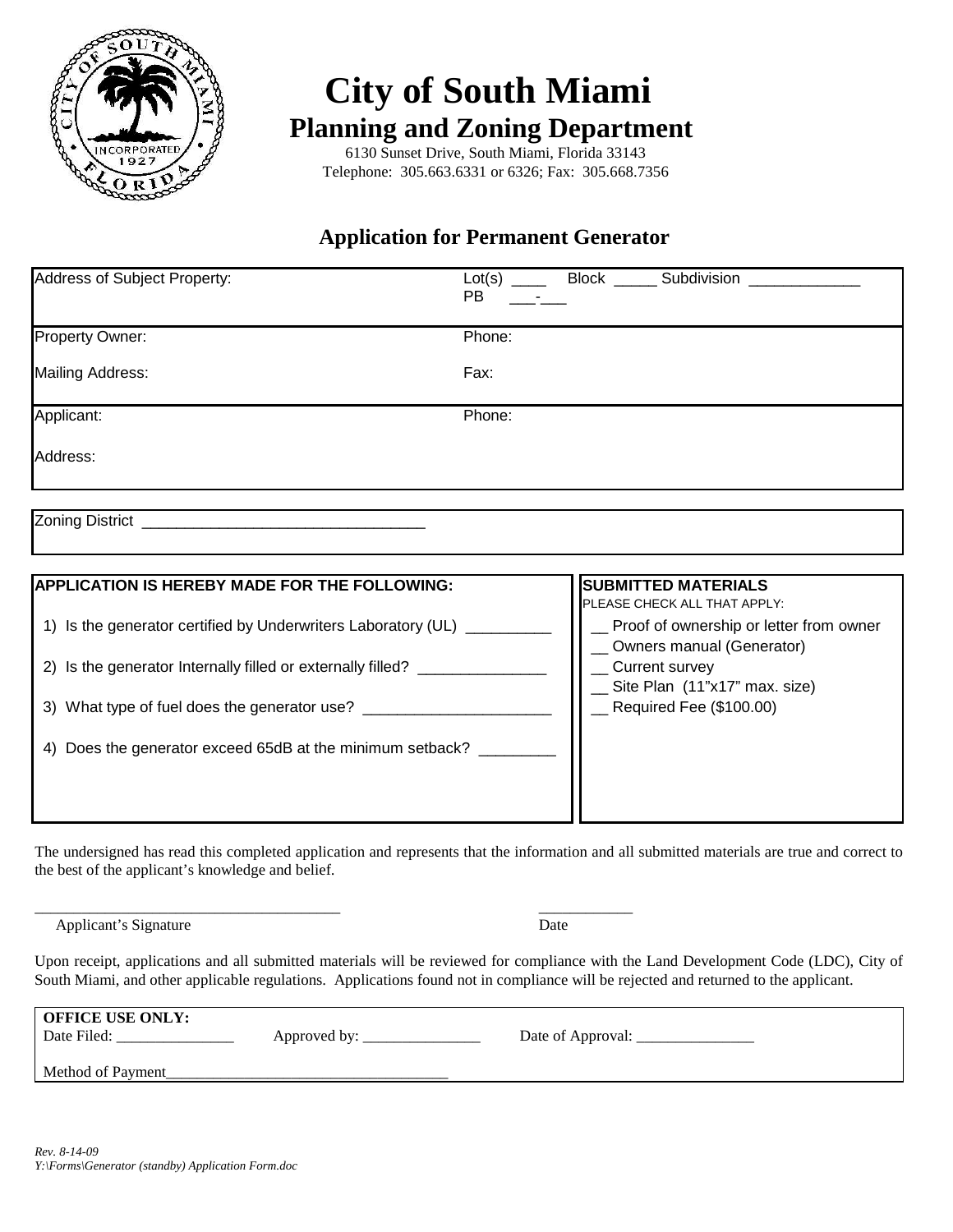#### $09 - 06 - 1877$ **ORDINANCE NO.**

AN ORDINANCE OF THE MAYOR AND CITY COMMISSION OF THE CITY OF SOUTH MIAMI, FLORIDA, AMENDING THE LAND DEVELOPMENT CODE OF THE CITY OF SOUTH MIAMI, FLORIDA TO ADD SECTION 20.3.6 (S) ENTITLED GENERAL REQUIREMENTS AND STANDARDS FOR PERMANENT GENERATORS IN RESIDENTIAL **ZONE DISTRICTS:** PROVIDING FOR SEVERABILITY, ORDINANCES IN CONFLICT, AND PROVIDING AN EFFECTIVE DATE.

**WHEREAS**, the citizens of South Miami have asked the City to create provisions for permanent generators in residential areas; and

WHEREAS, the proposed ordinance is based upon the most current national and local standards for safety, nuisance control, and environmental health; and

WHEREAS, the Planning Board at its January 31, 2006 meeting, after a public hearing, adopted a motion by a vote of 7 ayes 0 nays, recommending approval of the proposed amendment; and

**WHEREAS**, the Mayor and City Commission desire to accept the recommendation of the Planning Board and enact the aforesaid amendment.

NOW THEREFORE, BE IT ORDAINED BY THE MAYOR AND CITY COMMISSION OF THE CITY OF SOUTH MIAMI, FLORIDA THAT:

Section 1. The South Miami Land Development Code is hereby amended by adding a new Section as follows:

## <u>SECTION 20.3.6.(S) GENERAL REQUIREMENTS AND STANDARDS FOR</u> PERMANENT GENERATORS IN RESIDENTIAL ZONE DISTRICTS

#### (A) Intent and Purpose

The intent and purpose of this section is to regulate the use and installation of permanent generators in residential zone districts using standards listed herein.

#### (B) Definitions

For purposes of this section, the following definitions shall apply:

Decibel – A logarithmic measure of sound. Pertaining to generators, the required decibel level of the generator shall be listed in the generator manual or be measured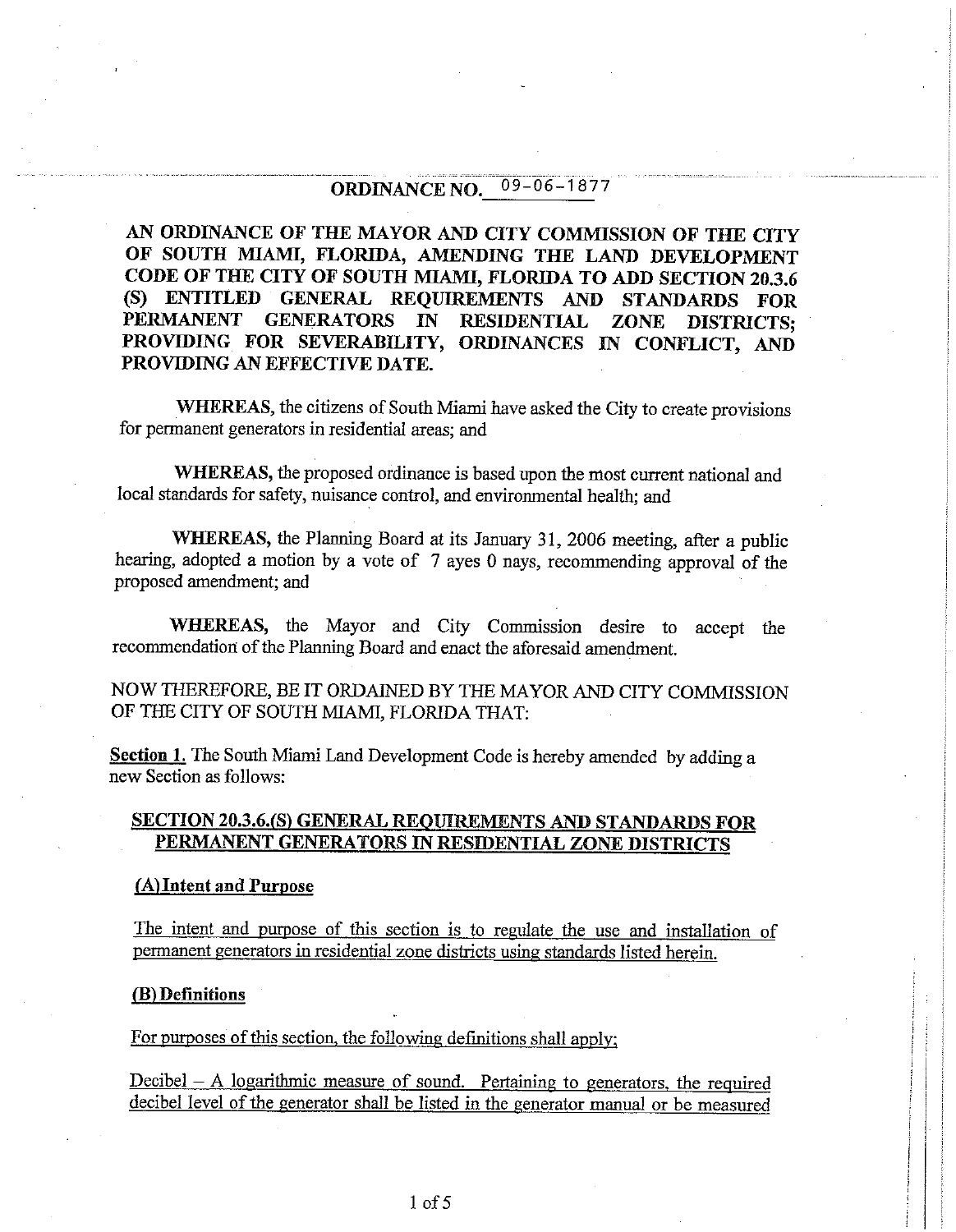by a sound engineer or other qualified individual as approved by the Building Department.

Decibel Measurement – Decibels shall be measured according to industry standards by a qualified individual at the abutting property line.

Externally-filled generator  $-$  A permanent generator which receives fuel from an external source, thus needing to be manually refueled in order to work properly. This is accomplished through pouring fuel into an intake area (e.g. gasoline) or connecting containers of fuel to an intake valve (e.g. propane).

Internally-filled generator  $-$  A permanent generator which receives fuel from an internal source. This is accomplished through a permanent connection to a fuel source, thus avoiding manual refueling (e.g. natural gas).

#### (C) Submittal Requirements

(1) Installation of permanent generators in two-family, townhouse, or multi-family zone districts shall be subject to all requirements set forth in this Section and shall also be required to receive approval via the Special Use process, in accordance with procedures set forth in Section 20-5.5.

(2) Installation of permanent generators in all residential zones shall undergo the following process:

(1) Planning Department Submittal:

- (a) Site plan drawings and specifications shall be submitted showing the location of the property, the placement of the generator on the property, location of all doors, windows and other openings into the dwelling and each distance from the generator, measurements and placement of exhaust of the generator, setback from abutting property(ies), and screening type, size, and measurements.
- (b) A copy of the generator's user manual, listing specifications for the generator.
- (c) Any other information as deemed necessary by the Planning Department.
- (2) Building Department Application Upon site plan and screening approval by the Planning Department, an application and submittal process to the Building Department shall have the following requirements:
	- (a) enumerated list of each electrical device that will be input into the generator, the required amount of voltage needed to power the electrical device, and calculations showing the output of the generator is not exceeded by the input of electrical devices
	- (b) Proof of purchase of an indoor, battery-powered carbon monoxide detector.
	- (c) Signed affidavit by a licensed electrician stating the installation will follow the requirements of this ordinance, any other applicable city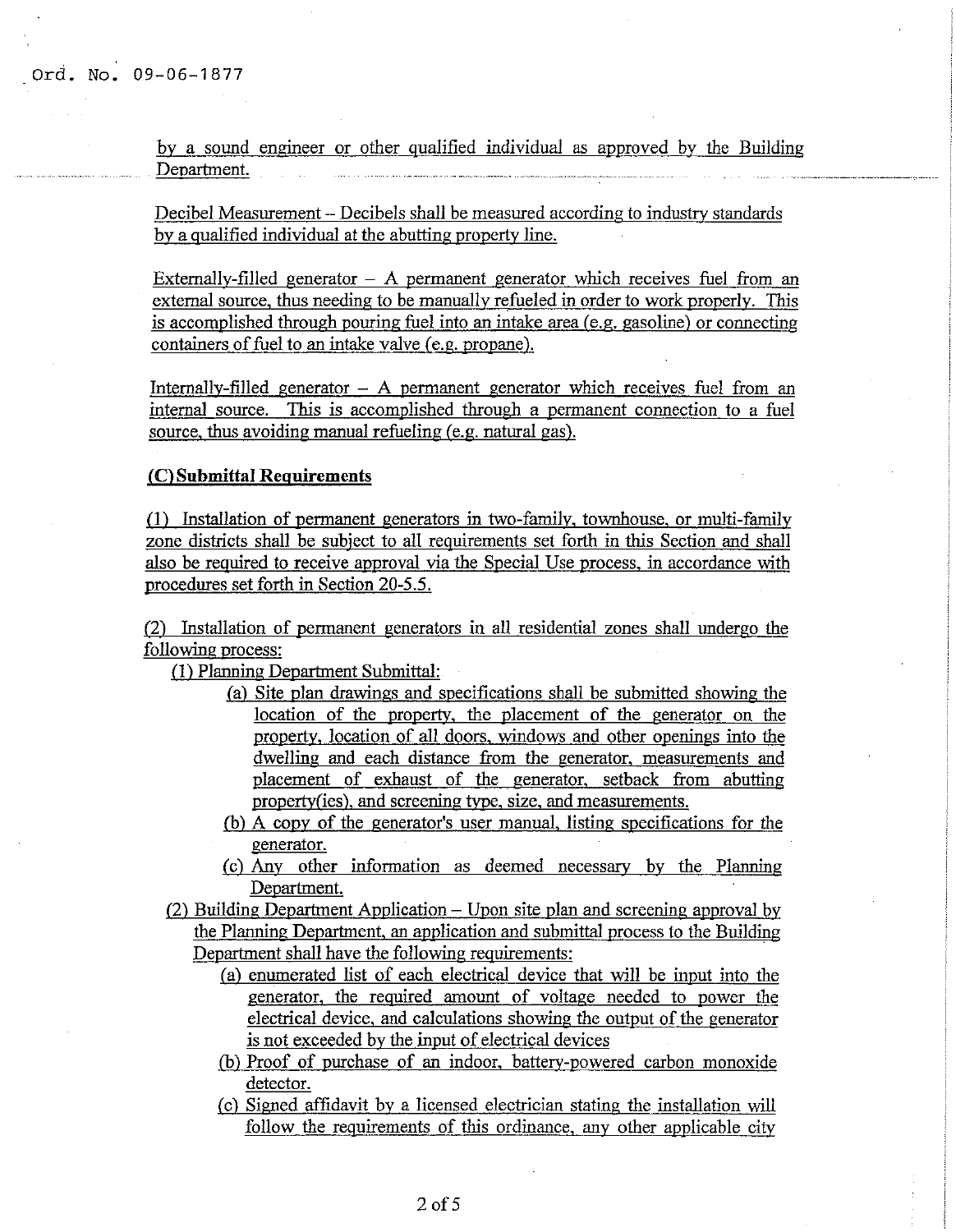Ord. No. 09-06-1877

ordinances, the National Electric Code, the Florida Building Code, and any other requirement of law having jurisdiction over the process listed herein.

- (d) Approved Planning Department information listed in  $(C)(1)$  of this ordinance.
- (e) Any other information as deemed necessary by the Building Department.
- (3) If the generator is an externally fuel filled generator, then the applicant shall submit the following to the Planning Department and the Building Department:
	- (a) Description and specifications of the type of containers that will be used to store the fuel.
	- (b) The area at the dwelling where the fuel will be stored.
	- (c) Fuel containers shall be kept outside pursuant to the "South Florida" Fire Prevention Code", Chapter 14 - Article III of the Miami-Dade County Code of Ordinances and shall be held in an approved area and properly screened

## (D) Criteria

(1) Location. Permanent generators shall only be permitted on improved property with a principal structure and installed behind the front facade of the structure.

- (2) Setbacks. The generator shall be installed a minimum of 12.5 feet from the side and rear property lines.
- (3) Noise. The maximum noise output from the generator cannot exceed 65dB (decibels) at the minimum setback.
- (4) Emissions.
	- (a) Generator shall be installed at least five feet away from any window, door, or other opening into the dwelling.
	- (b) Generator's exhaust shall be placed five feet from any window, door, or opening into the dwelling, and a minimum of 15 feet from any window, door, or opening of adiacent properties.
	- (c) A battery-powered carbon monoxide detector shall be purchased and placed at the nearest window, door, or opening into the dwelling.
	- (d) The United States Environmental Protection Agency (EPA) and the California EPA Air Resources Board test and certify small engines for minimal emissions:
		- If the proposed generator is EPA or CARB certified, the generator  $(i)$ shall be deemed to meet safe emissions standards.
		- $(ii)$ If the generator is not EPA or CARB certified, the Building Department shall make a determination if the generator submitted by the applicant will result in emissions performance which are equivalent to the above standards.
- (5) Electrical requirements, generally:
	- a) Electrical permit for the installation of the generator shall be obtained by the licensed electrician or the electrician's agent.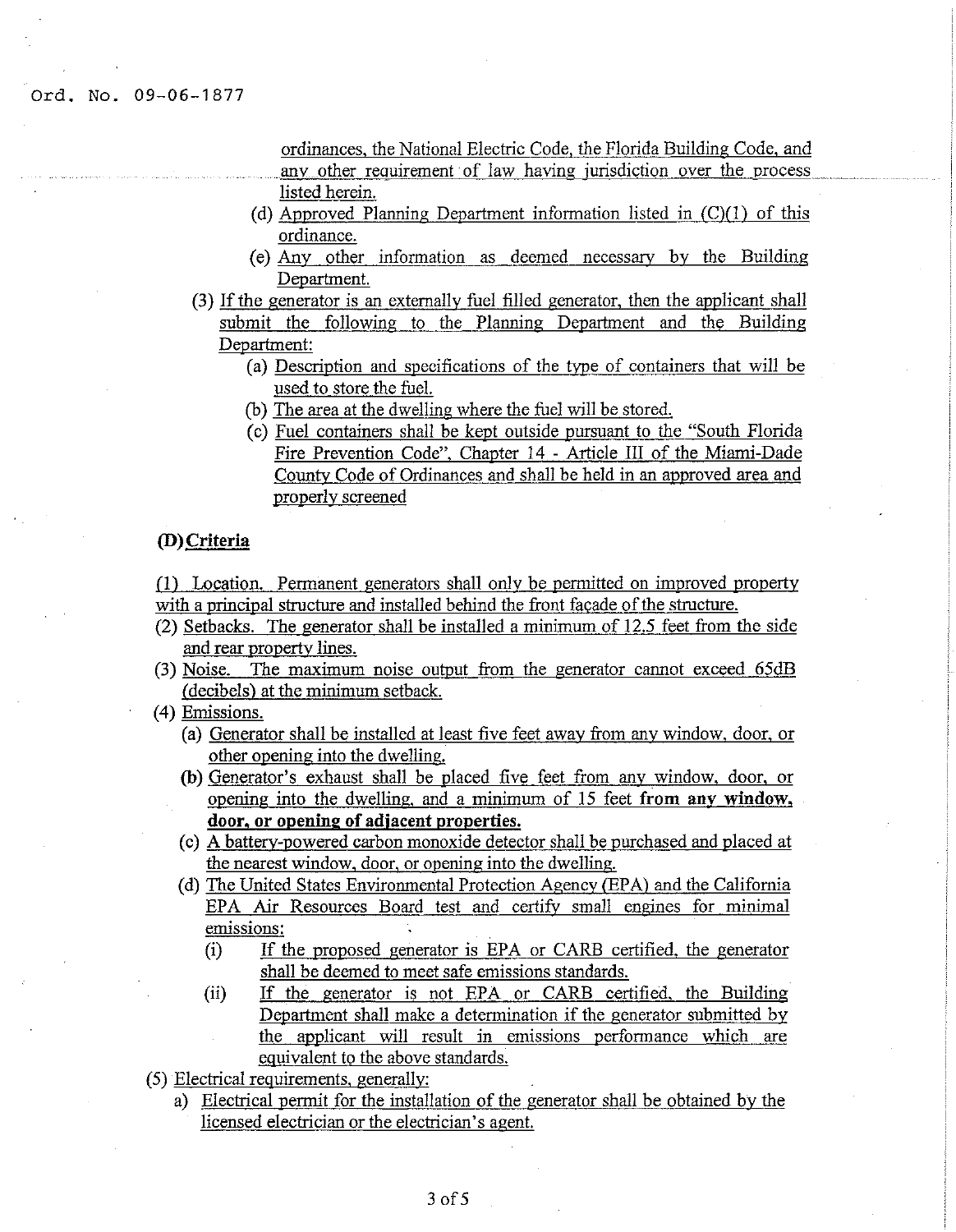- b) The input of electrical devices into the generator shall not exceed the output of the generator.
- c) Any change in electrical inputs into the generator shall receive prior approval from the Building Department and shall be performed by a licensed electrician. Applicant shall resubmit all necessary items listed in Section C herein.
- d) The generator shall be certified by the Underwriters Laboratory (UL) for electrical safety.
- (6) Gas Supply, internally:
	- a) An internal gas supply into a generator shall be installed by an appropriate licensed professional and the professional shall obtain all proper and necessary permits.
	- b) All specifications and information concerning an internal gas feed shall be submitted with all other necessary information required.
- (7) Gas Supply, externally:
	- (a) In order to assure safety from fumes, spillage, and other safety precautions, the Building Department shall examine and have the power to approve:
		- $(i)$ Type of fuel:
		- (ii) Fuel storage containers, and;
		- $(iii)$ Outdoor fuel holding area
	- (b) The Planning Department will examine site plans for an outside fuel storage area and appropriate screening.
	- (c) The applicant shall submit all information required under  $(D)(2)(g)$  of this ordinance.

#### (E) Usage

#### The use of permanent generators shall be permitted only during the following:

(1) General power outage.

(a) shut off immediately after utilities are restored

(2) Testing.

(a) Shall be as set forth in the manufacturer's specification for the installed unit.

- (b) Only during the period  $9:00$  AM to  $5:00$  PM
- (b) Testing shall not exceed 30 minutes

#### (F) Fees

- (1) A \$50 fee shall be paid to the Planning Department as part of the site plan inspection.
- (2) Additional fees shall be established pursuant to Ordinance No. 15-04-1822, as amended, "Processing Fee Schedule", of the City of South Miami.
- (3) If the generator is externally filled, or does not meet emissions certifications standards, the Planning Department or Building Department may have to assess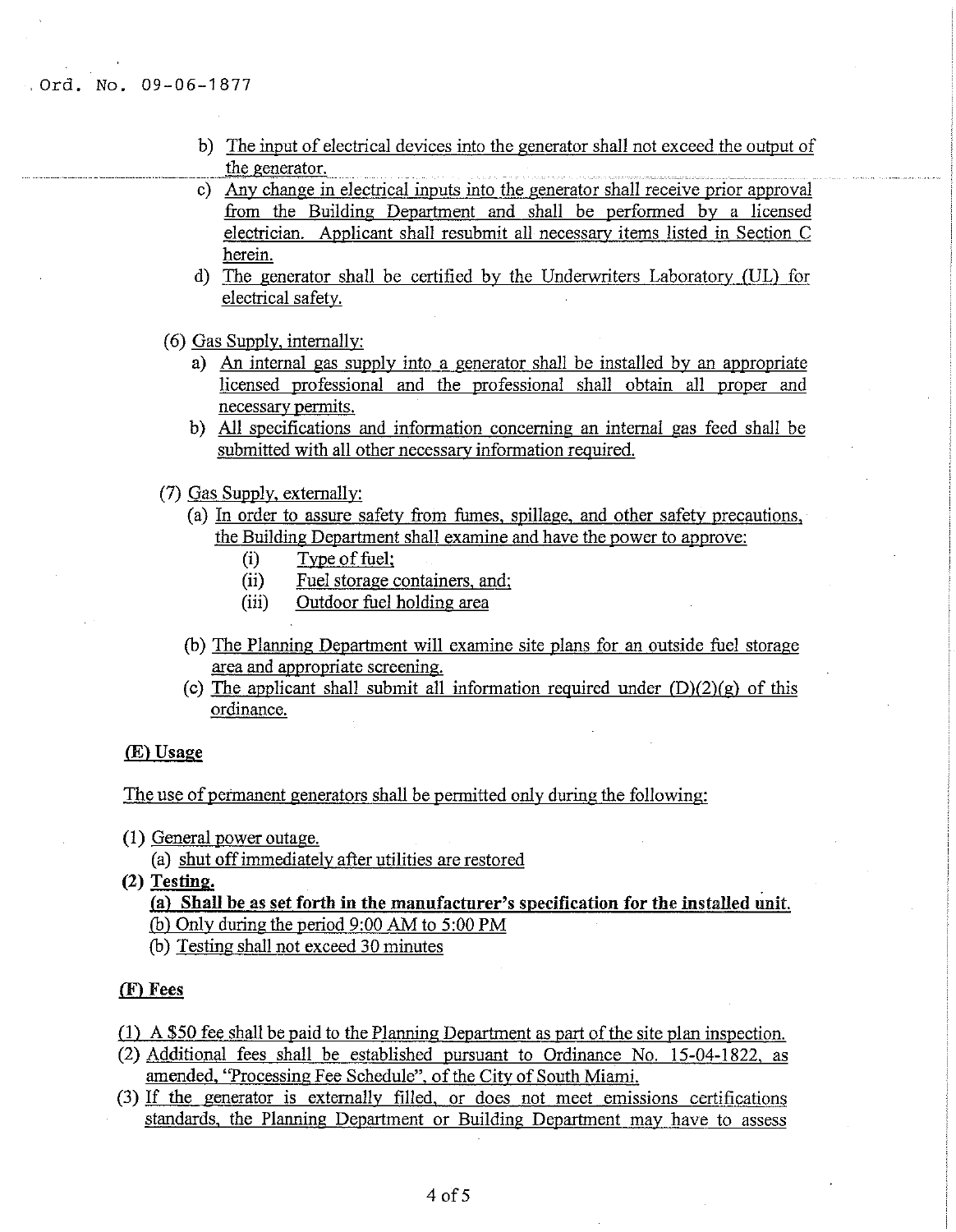Ord. No. 09-06-1877

additional fees to the applicant for research into whether or not the generator meets safe emissions standards.

#### (G) Final Inspection

- (1) Applicant shall setup a final site plan inspection with the Planning Department within seven (7) days of final installation and screening of permanent generator and outdoor fuel storage area, where applicable.
- (2) No later than six months following the approval for a permanent generator, the applicant shall schedule a final inspection with the Department for verification and acceptance of the final work authorized.
- (3) Failure to meet final inspection deadlines shall:
	- (a) Prohibit the installation and use of the permanent generator, and
	- (b) Cancel the application process and force applicant to reapply to the Planning Department and Building Department and pay all appropriate fees, or
	- (c) Force the applicant to immediately remove the generator from the property with notice, if there is no compliance

Section 2. If any section, clause, sentence, or phrase of this ordinance is for any reason held invalid or unconstitutional by a court of competent jurisdiction, this holding shall not affect the validity of the remaining portions of this ordinance.

**Section 3** All ordinances or parts of ordinances in conflict with the provisions of this ordinance are hereby repealed.

**Section 4.** This ordinance shall be effective immediately after the adoption hereof.

PASSED AND ADOPTED this 7th day of March, 2006

ATTEST: Y CLERK

 $1<sup>st</sup>$  Reading  $-2/21/06$  $2<sup>nd</sup>$  Reading -  $3/7/06$ 

READ AND APPROVED AS TO FORM:

**CITY ATTORNEY** 

APPROVED:

| <b>COMMISSION VOTE:</b>     | $5 - 0$ |
|-----------------------------|---------|
| Mayor Feliu:                | Yea     |
| Vice Mayor Wiscombe:        | Yea     |
| <b>Commissioner Palmer:</b> | Yea     |
| Commissioner Birts-Cooper:  | Yea     |
| Commissioner Beckman:       | Yea     |

E:\Comm Items\2006\3-7-06\PB-06-003 LDC Amend Generator Ord.doc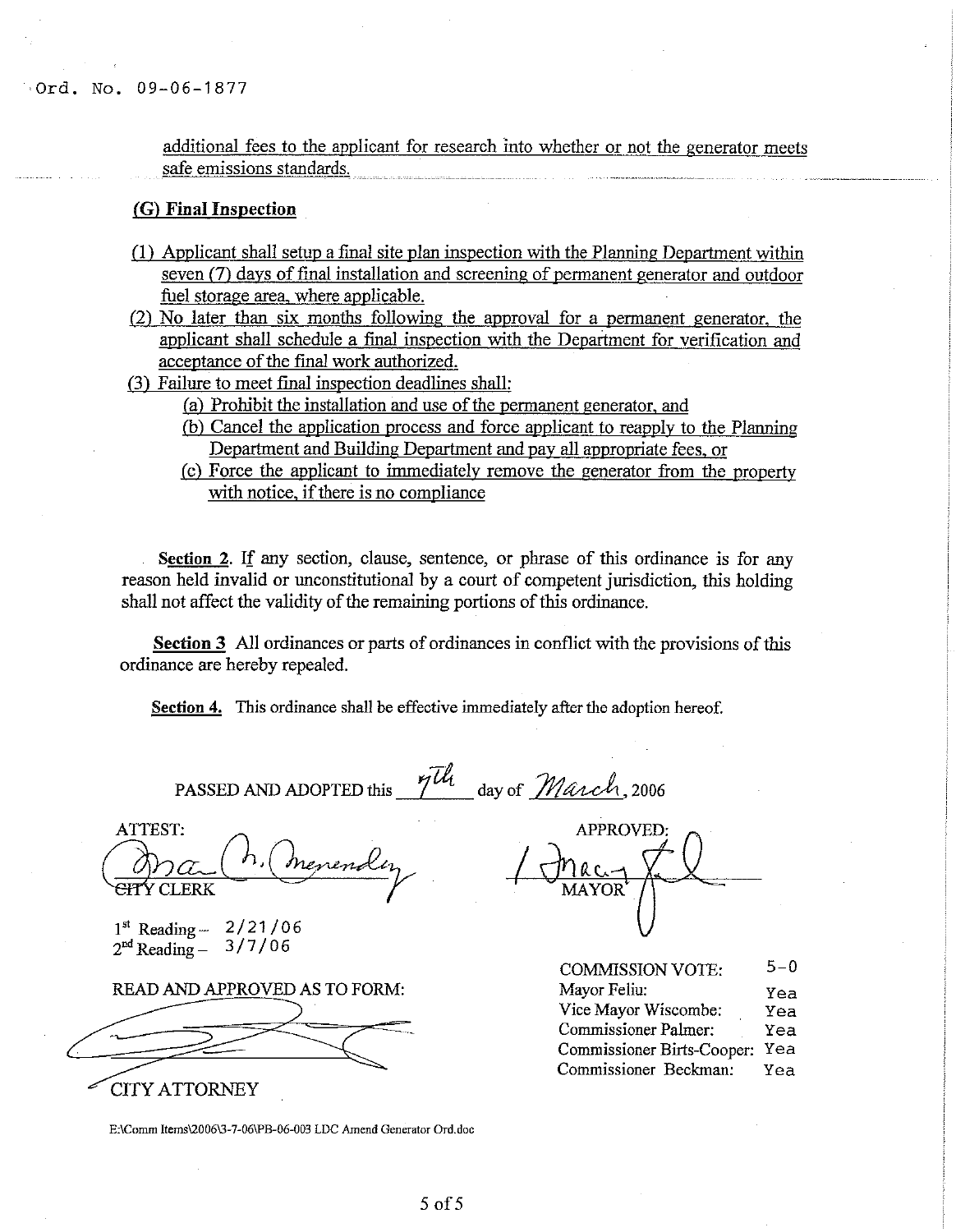#### $30 - 06 - 1898$ ORDINANCE NO.

AN ORDINANCE OF THE MAYOR AND CITY COMMISSION OF THE CITY  $O<sub>F</sub>$ SOUTH MIAMI, FLORIDA, PROVIDING FOR A TECHNICAL AMENDMENT TO THE CITY OF SOUTH MIAMI LAND DEVELOPMENT CODE, BY AMENDING SECTION 20-3.6(T) ENTITLED "GENERAL REQUIREMENTS AND STANDARDS FOR PERMANENT GENERATORS IN RESIDENTIAL ZONE DISTRICTS" IN ORDER TO CORRECT A TECHNICAL ERROR RELATED TO THE MINIMUM DISTANCE A GENERATOR MUST BE FROM ANY WINDOW, DOOR OR OPENING INTO A DWELLING; PROVIDING FOR SEVERABILITY; ORDINANCES IN CONFLICT; AND PROVIDING AN EFFECTIVE DATE

WHEREAS, the City Commission on March 7, 2006 adopted Ord. No. 09-06-1877 amended the Land Development Code to create Section 20-3.6(T) establishing requirements and standards for the installation of permanent generators; and

WHEREAS, it has been determined that one criteria in the City's Land Development Code concerning the location of generators was not consistent with the Florida Building Code.: and

WHEREAS, the City's Land Development Code requires that generators (and generator exhaust) be located at least five feet from any window, door or other opening, however, the Florida Building Code in Sections 401.5.1 and M1602 (1)(2) mandates that intake openings (windows, doors, other openings) must not be located within 10 feet of any hazardous or noxious contaminants; and

**WHEREAS**, in order to assure that residents and applicants do not submit plans which will not be accepted, t is proposed that subparagraph Section 20-3.6(T)(D)(4) be amended to read "as set forth in the Florida Building Code"; and

WHEREAS, the Planning Board at its October 10, 2006 meeting, after public hearing. approved a motion by a vote of 5 ayes 0 nays recommending that the proposed Land Development Code technical amendment pertaining to the location of generators be adopted; and

WHEREAS, the City Commission desires to accept the recommendations of the Planning Board and enact the aforesaid amendment.

#### NOW, THEREFORE, BE IT ORDAINED BY THE MAYOR AND THE CITY COMMISSION OF THE CITY OF SOUTH MIAMI, FLORIDA:

Section 1. That Section 20-3.6(T)(D)(4) of the Land Development Code is hereby amended to read as follows:

"(D) Criteria

(1) Location. Permanent generators shall only be permitted on improved property with a principal structure and installed behind the front façade of the structure.

- (2) Setbacks. The generator shall be installed a minimum of 12.5 feet from the side and rear property lines.
- $(3)$  Noise. The maximum noise output from the generator cannot exceed 65dB (decibels) at the minimum setback.
- (4) Emissions.
	- (a) Generator shall be located at a minimum distance installed at least five feet away from any window, door, or other opening into the dwelling as set forth in the Florida Building Code.